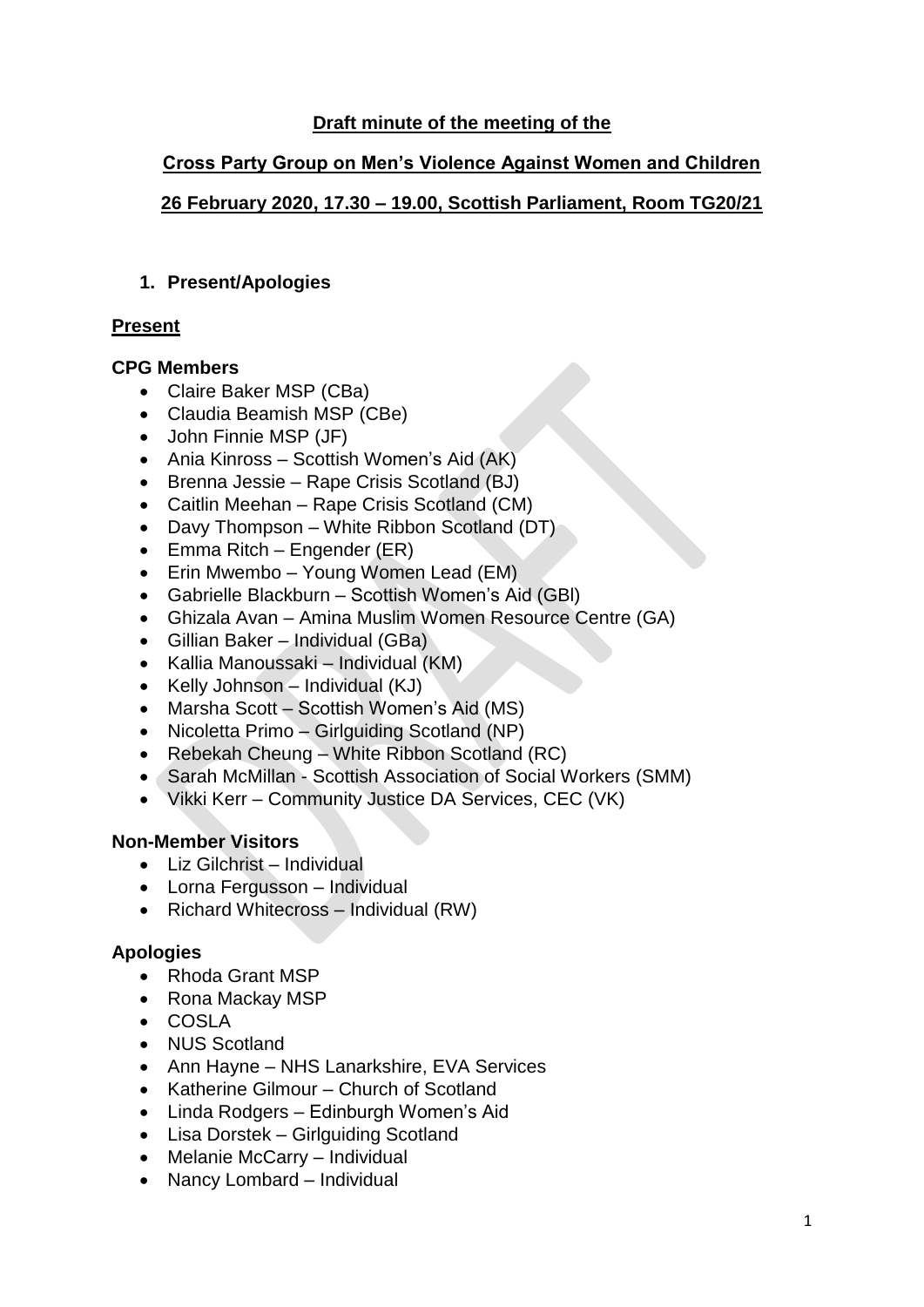- Paula Mitchell Individual
- Rachel Adamson Zero Tolerance
- Sarah Weldon Forensic Services Glasgow
- Stephen Madill Individual
- Tammy Connell Individual

#### **2. Thematic session in 2020**

- A. Setting the scene: Sex and Power in Scotland 2020 and update from NACWG – Emma Ritch, CEO, Engender ER highlighted key findings of the Sex & Power 2020 report, and outlined work of NACWG, incl. recommendation for the Equality Unit to become a standalone directorate. Now in its third year, the council is focusing on gender architecture, i.e. laws and structures which would help to entrench the recommendations in public life. Both reports, Sex & [Power 2020](https://www.engender.org.uk/content/publications/Engenders-Sex-and-Power-2020.pdf) and [NACWG 2019 report,](https://onescotland.org/nacwg-news/2019-report-and-recommendations/) are available online.
- B. Dates and thematic sessions for 2020

The group discussed various topics for considerations. The following broader themes were identified:

- data gathering, incl. data collection and analysis in criminal justice; recording sex assaults in school settings; gender index mapping experiences; data in support of ES strategy in further and higher education; statutory duty for data collection
- community justice and short sentences
- financial abuse in various aspects of VAW
- access to justice, incl. not-proven verdict; legal aid and advice within and outwith court settings (e.g. in housing)
- Lady Dorian's review with the planned publication of the review in spring, the session would best be held in the autumn

Improving data was the group's first priority, the conveners called for group members' input on their specific needs and experiences.

**Action:** ALL to submit their data needs for collation via email to Scottish Women's Aid (marsha.scott@womensaid.scot)

## **3. Cross- Party Group business**

- A. Approval of previous minutes: minutes of CPG September 18<sup>th</sup> 2019 were approved as an accurate record (proposed by MS, seconded by BJ).
- B. Implementation of Domestic Abuse (Scotland) Act 2018:

As we're nearing a full year since the implementation of the DA Act, there were no updates for the CPG. The item will no longer be a standing item on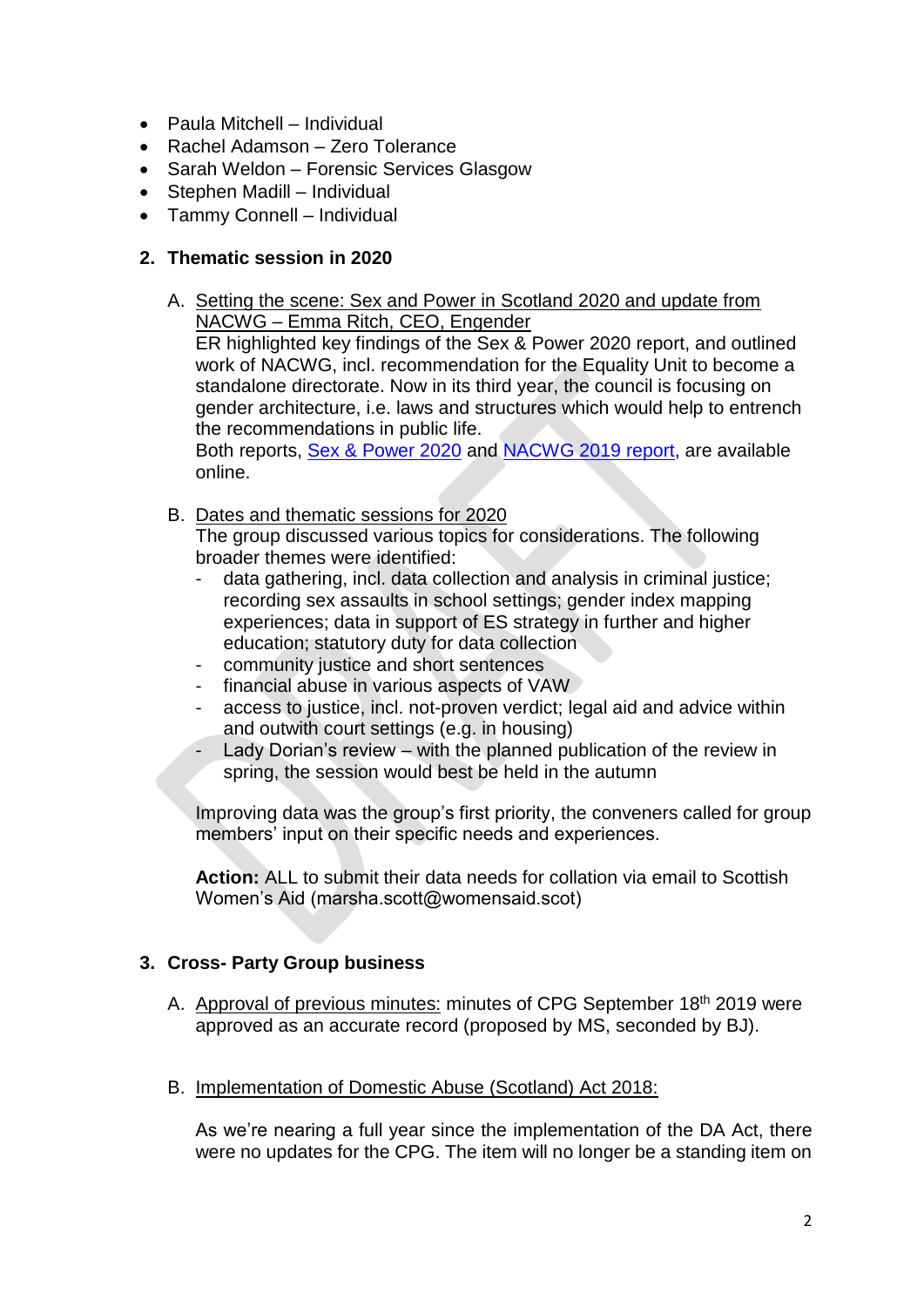the agenda, and instead will form part of members' updates as and when policy needs arise from the gathered data.

- C. Members' updates:
	- a. Members' resignations: two individual members, PM and TC, are resigning from CPG due to personal circumstances. As unable to attend, both members submitted their thanks to the CPG via email prior to the meeting.
	- b. SASW: accredited Safe & Together training coming soon, sign ups to open in due course
	- c. WRS: awareness raising event at Stirling University on 2rd Apr, in cooperation with Luke and Ryan Hart
	- d. RCS: the forensic medicine bill will be going through the Parliament soon, with the Survivors Reference Group giving evidence to the Committee. The ongoing prevention work included working with Cabinet Secretary for Justice doing school visits, and preparations for the upcoming Reclaim the Night march in Forth Valley
	- e. Amina MWRC: film screenings around IWD at Summerhall
	- f. Girlguiding Scotland: current focus on period poverty. GS is setting up a working group on sexual violence, and is currently looking for girls to join/feed in.
	- g. Engender: also focusing on period poverty.
	- h. Caledonian System: evaluation of the trauma-informed service
	- i. GBa: PhD research focused on how DA survivors are heard by the courts
	- j. KM: is leading Standing Safe campaign at the University of West of Scotland. Disappointingly the ES data collection project was stopped.
	- k. SWA: data gathering on access to legal aid services will begin in March. The European funded project on Improving Justice in Child Contact will be hosting an international webinar in June.
- D. Confirmation/Approval of new members: new members have been unanimously approved.

a. Katy Proctor – individual, Lecturer in Criminology and Policing at Glasgow Caledonian University

b. Richard Whitecross – individual, academic researcher at Edinburgh Napier University

E. AOCB

RW will be conducting research on child contact in DA cases and is looking for research participants. Details will be circulated to the CPG.